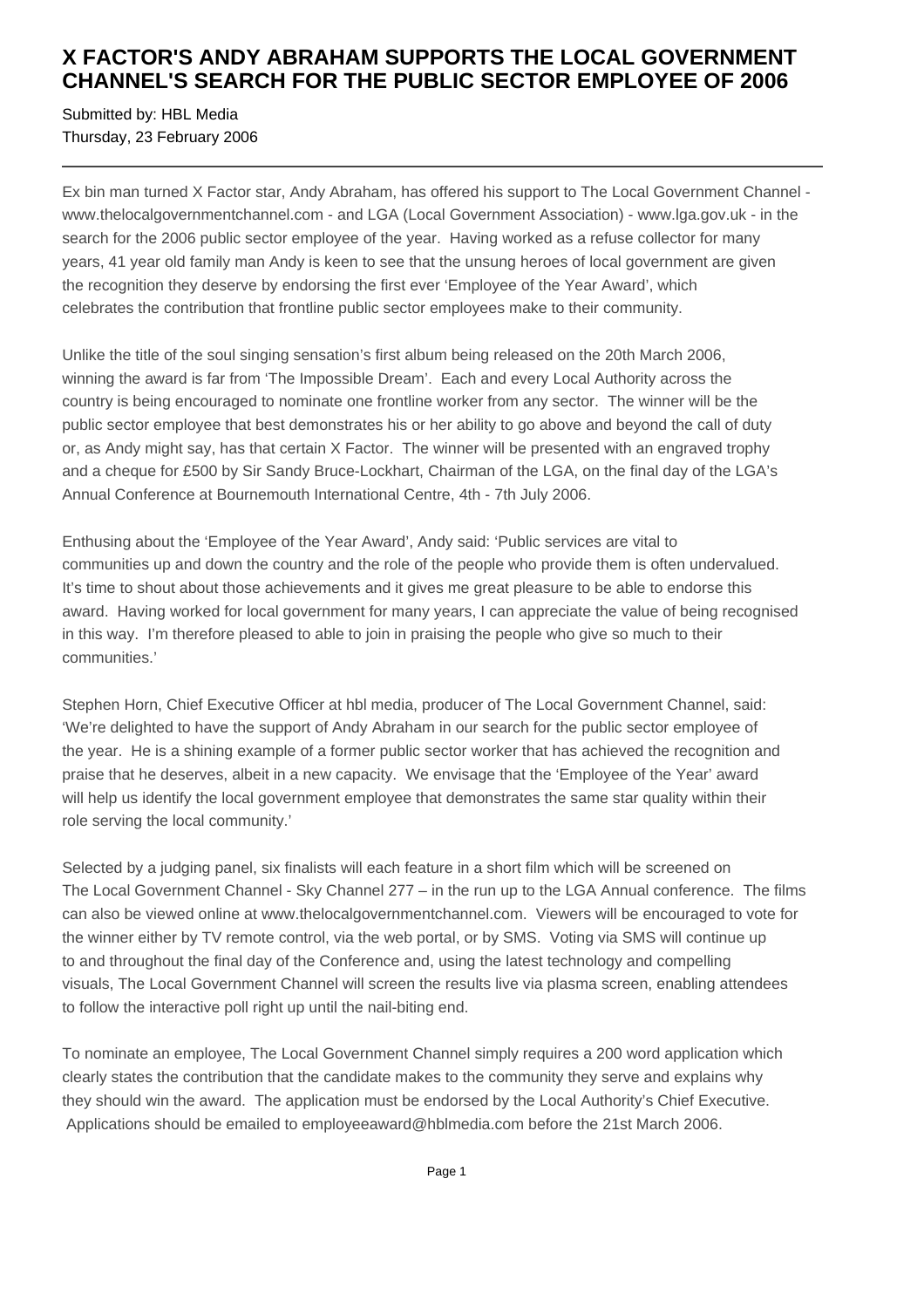-Ends-

Notes for Editors:

## About the Local Government Channel

Aimed at the local government community, the Local Government Channel broadcasts weekly programmes, combining news, views and interviews with the movers and shakers in local government. Programmes can be viewed daily on Sky Channel 277 at 6.30pm Monday to Friday and at midday on Sunday. Viewers can also catch the programmes any time day or night through a new dedicated web portal – www.localgovernmentchannel.com

## About hbl media

Launched and run by senior BBC journalists, hbl media is the leading television production company in the local government sector. Having launched LGAtv, SOLACEtv, CIPFAtv and many others, it is widely respected for having brought the power of television to bear on the issues facing the public sector. With offices in London and the USA, hbl media is currently bringing this expertise to bear on a global scale.

About Andy Abraham and the X Factor Tour

Andy Abraham can be seen on the X Factor Tour currently nationwide in February and March and his album 'The Impossible Dream' is released on 20th March 2006.

| 16TH FEBRUARY - METRORADIO ARENA - NEWCASTLE            |
|---------------------------------------------------------|
| 17TH FEBRUARY - METRORADIO ARENA - NEWCASTLE            |
| 18TH FEBRUARY - S.E.C.C. - GLASGOW                      |
| 19TH FEBRUARY - S.E.C.C. - GLASGOW                      |
| 20TH FEBRUARY - EXHIBITION CENTRE - ABERDEEN            |
| 22ND FEBRUARY - HALLAM FM ARENA - SHEFFIELD             |
| 23RD FEBRUARY - NATIONAL EXHIBITION CENTRE - BIRMINGHAM |
| 24TH FEBRUARY - NOTTINGHAM ICE ARENA - NOTTINGHAM       |
| 25TH FEBRUARY - EVENING NEWS ARENA - MANCHESTER         |
| 26TH FEBRUARY - CARLING APOLLO HAMMERSMITH - LONDON     |
| 27TH FEBRUARY - CARLING APOLLO HAMMERSMITH - LONDON     |
| 28TH FEBRUARY - CARLING APOLLO HAMMERSMITH - LONDON     |
| 1ST MARCH - CARLING APOLLO HAMMERSMITH - LONDON         |
| 2ND MARCH - INT'NL CENTRE - BOURNEMOUTH                 |
| 3RD MARCH - EVENING NEWS ARENA - MANCHESTER             |
| 4TH MARCH - BRIGHTON CENTRE - BRIGHTON                  |
| 5TH MARCH - INTERNATIONAL ARENA - CARDIFF               |
| 6TH MARCH - INTERNATIONAL ARENA - CARDIFF               |
| 7TH MARCH - BRIGHTON CENTRE - BRIGHTON                  |
| 9TH MARCH - INTERNATIONAL ARENA - CARDIFF               |
| 10TH MARCH - NATIONAL EXHIBITION CENTRE - BIRMINGHAM    |
| 11TH MARCH - NATIONAL EXHIBITION CENTRE - BIRMINGHAM    |
|                                                         |